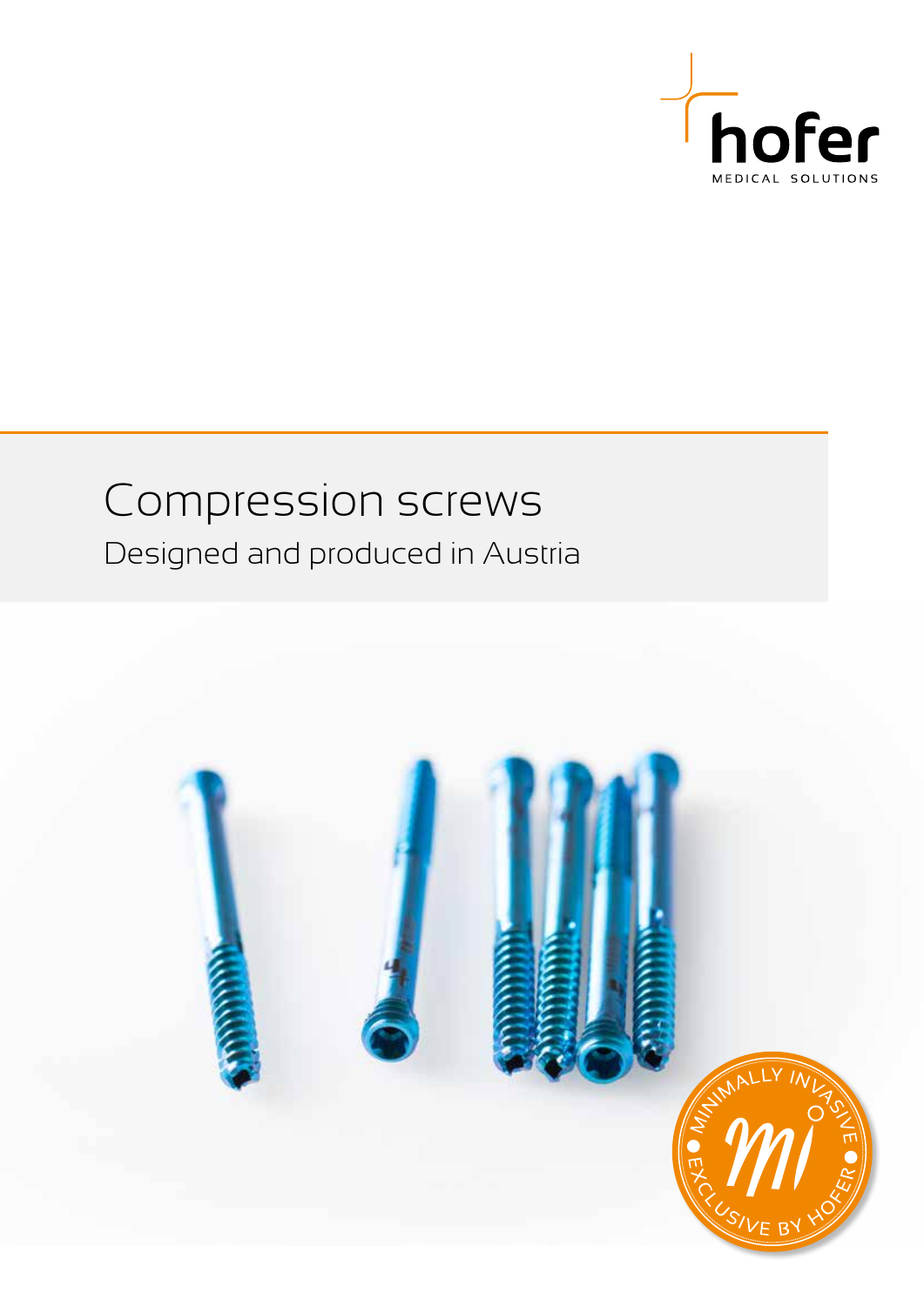# **Advantages** of the Hofer compression screws

**With our completely new and innovative compression screws, we offer a real alternative to conventional compression screws. A variety of technical solutions, make our screws so unique.**

- Self-tapping, self-drilling and self-reversing
- Excellent force transmission thanks to the ForceDRIVE screw head with "Stick-Fit" technology
- Optimized primary stability as a result by conical core diameter of the screw thread
- Head thread in perfect coordination to the screw thread gives an optimal, long-lasting compression
- Excellent self-drilling function thanks to optimized clamping, clearance and wedge angles, resulting in an exact cut

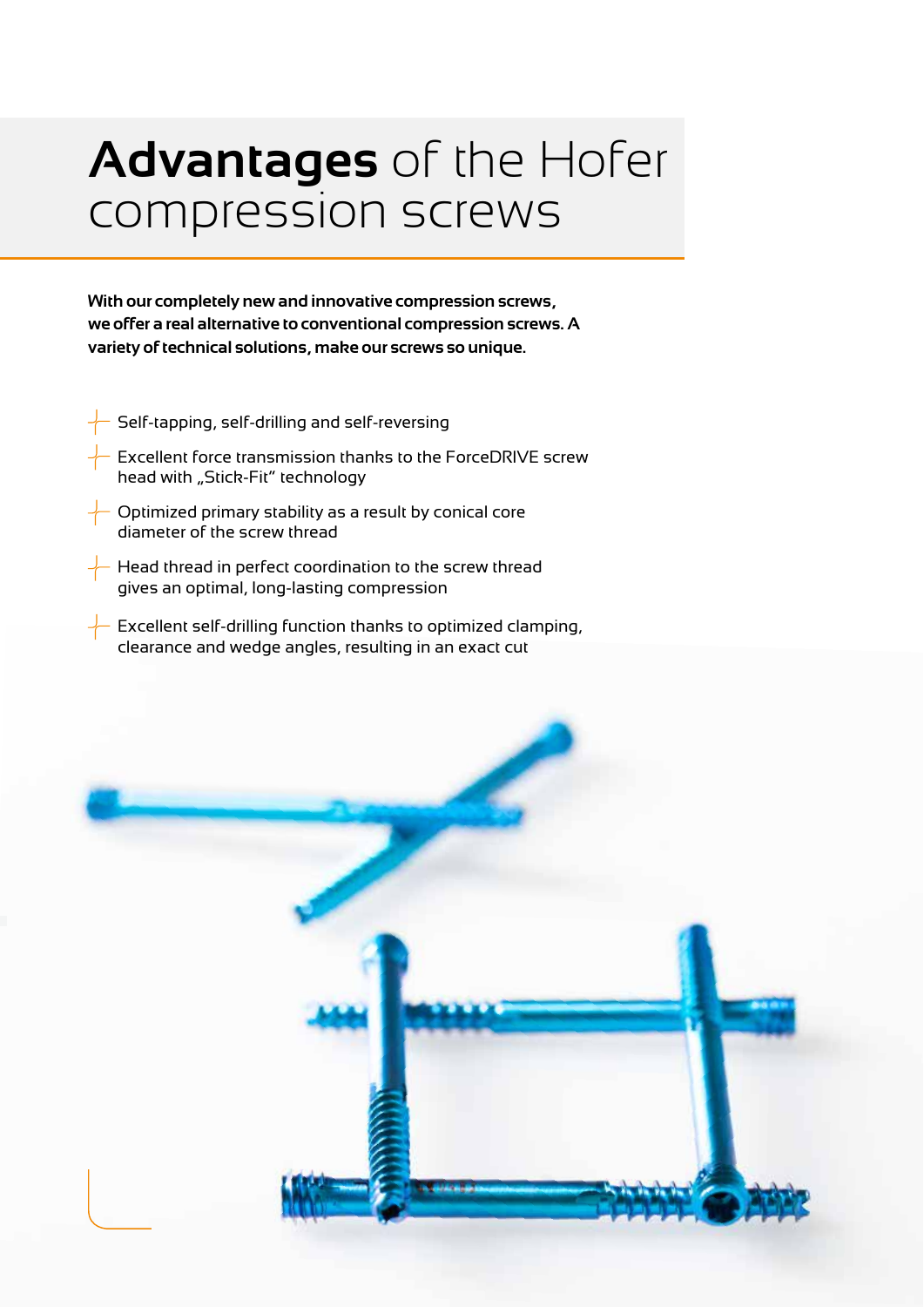



 $\overline{\phantom{a}}$  The adjusted height of the screw thread and shaft area result in a precise fit